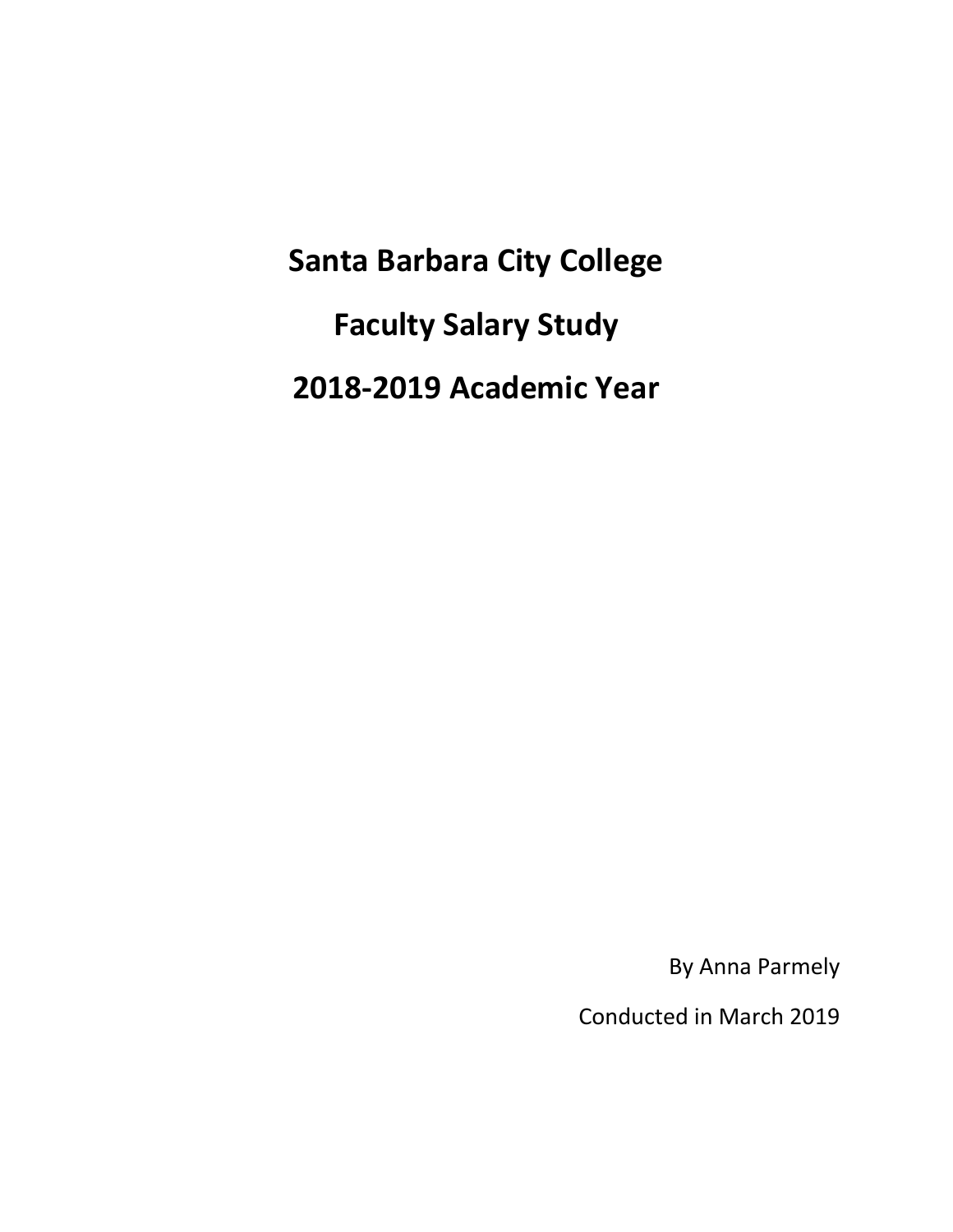The intent of this study was to survey the full‐time faculty salaries at several community colleges to determine how Santa Barbara City College compares to the marketplace. The colleges surveyed were chosen by SBCC and are the same as those used for the classified staff and management salary study commissioned by the District that was completed fall 2013. The ten community colleges included in this survey are Cabrillo, Cerritos, Glendale, MiraCosta, Monterey, Palomar, San Luis Obispo, Santa Clarita, Santa Monica, and Southwestern.

It is important to note that two of the comparison colleges – Monterey and Santa Clarita - are currently in active negotiations, thus their salary data is from 2017‐18. The median salary of many steps will increase if Santa Clarita negotiates an increase for 2018‐19, and this study will be updated accordingly.

Throughout the study of faculty pay, two salary classes are used:

- 1) The lowest salary class with a minimum requirement of a Master's degree (SBCC Class II);
- 2) The highest salary class not requiring a Ph.D. or equivalent (SBCC Class V).

#### **For clarity, these two classes will heretofore be referred to as Class II and Highest Non‐Doctorate (HND) Class, regardless of their respective names at the other sample colleges.**

The following is a brief description of the survey results and methodology, presented in the form of two exhibits.

#### **Exhibit A: Full‐Time Faculty, Class II and HND Class Steps 1‐34 Comparison (Adjusted, with Median)**

This exhibit provides a step-to-step comparison of SBCC's full-time salary schedule for Class II and HND Class to those of the ten sample colleges. The salary at any college with less than 34 steps was extended to the  $34<sup>th</sup>$  step. This analysis also includes the dollar differential between SBCC and the median salary at each of the 34 steps, as well as the percentage increase that would be needed to recalibrate SBCC's faculty salaries to the market median (SBCC's salary is used as the base in these percentage difference calculations).

Note: Two colleges have an atypical start to their salary schedules. In order to make suitable comparisons, this has been addressed as follows: Glendale does not have steps 1‐3, and the value of step 4 is applied to steps 1 through 3; Cerritos does not have steps 1 or 2, and their step 3 is used effectively as Step 1. Thus Cerritos' step 3 is equivalent to SBCC's step 1 and was renumbered as step 1 (and their step 4 was renumbered as step 2, etc.).

#### **Exhibit B: Full‐Time Faculty, Class II and HND Class Steps 1‐16 (Supporting Information for Exhibit A)**

This exhibit displays the steps of the ten sample colleges' full-time faculty salary schedules exactly as they appear in the contract, and is provided as reference material for Exhibit A. It was not appropriate to calculate median salaries using this exhibit since some colleges do not use their first few steps and some colleges do not have the same number of steps. These variances were accounted for in Exhibit A.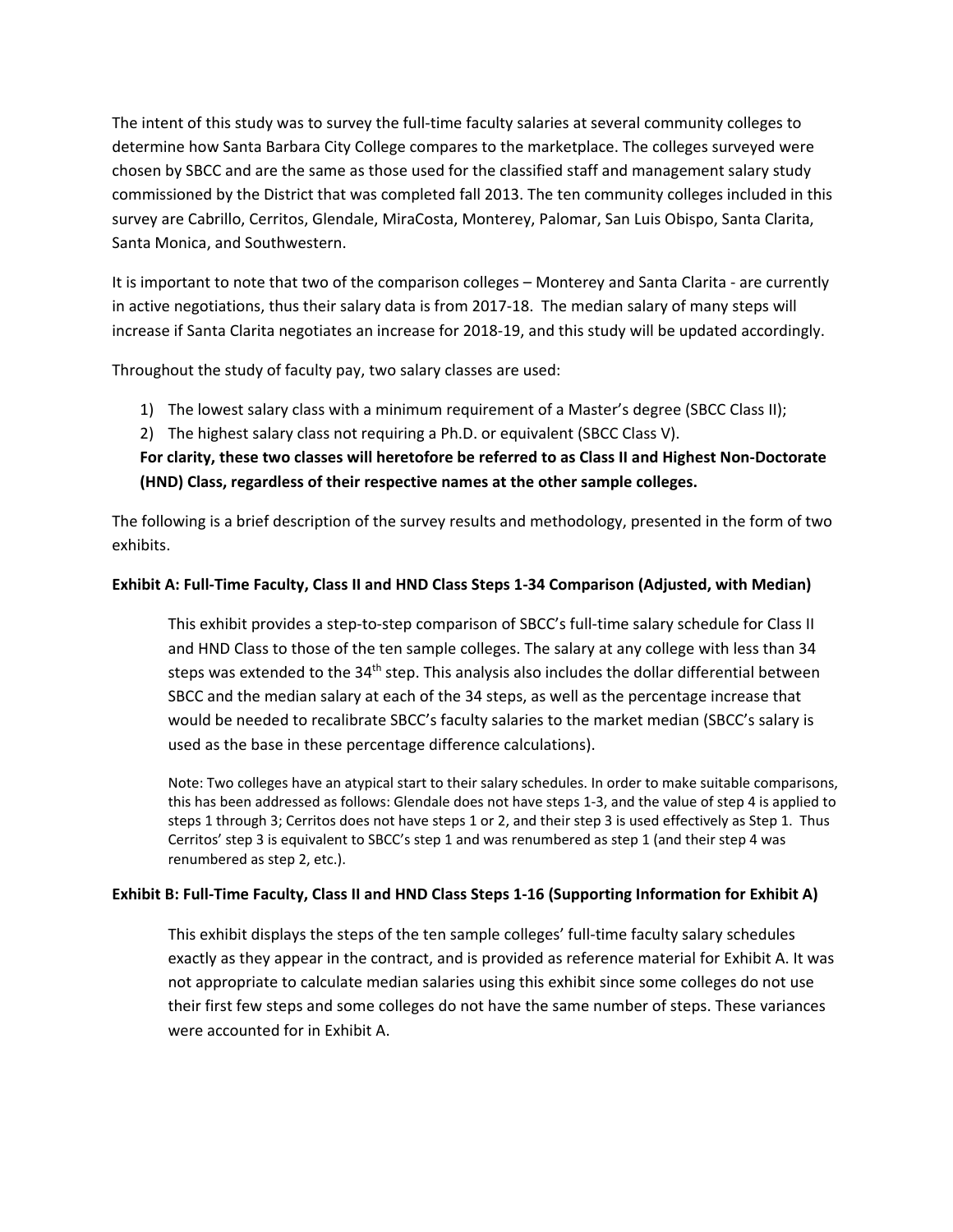Salary Schedule Reference Links:

Cabrillo College

Cerritos CC

Glendale CC

MiraCosta College

Monterey Peninsula CCD

Palomar College

San Luis Obispo (Cuesta College)

Santa Barbara City College

Santa Clarita (College of the Canyons)

Santa Monica College

Southwestern CCD – according the Eric Maag, Southwestern's faculty lead negotiator, they have signed a contract which includes a 1.56% increase retroactive to 2017‐18 and an additional 2.91% increase for 2018‐19. These increases have been included in this study.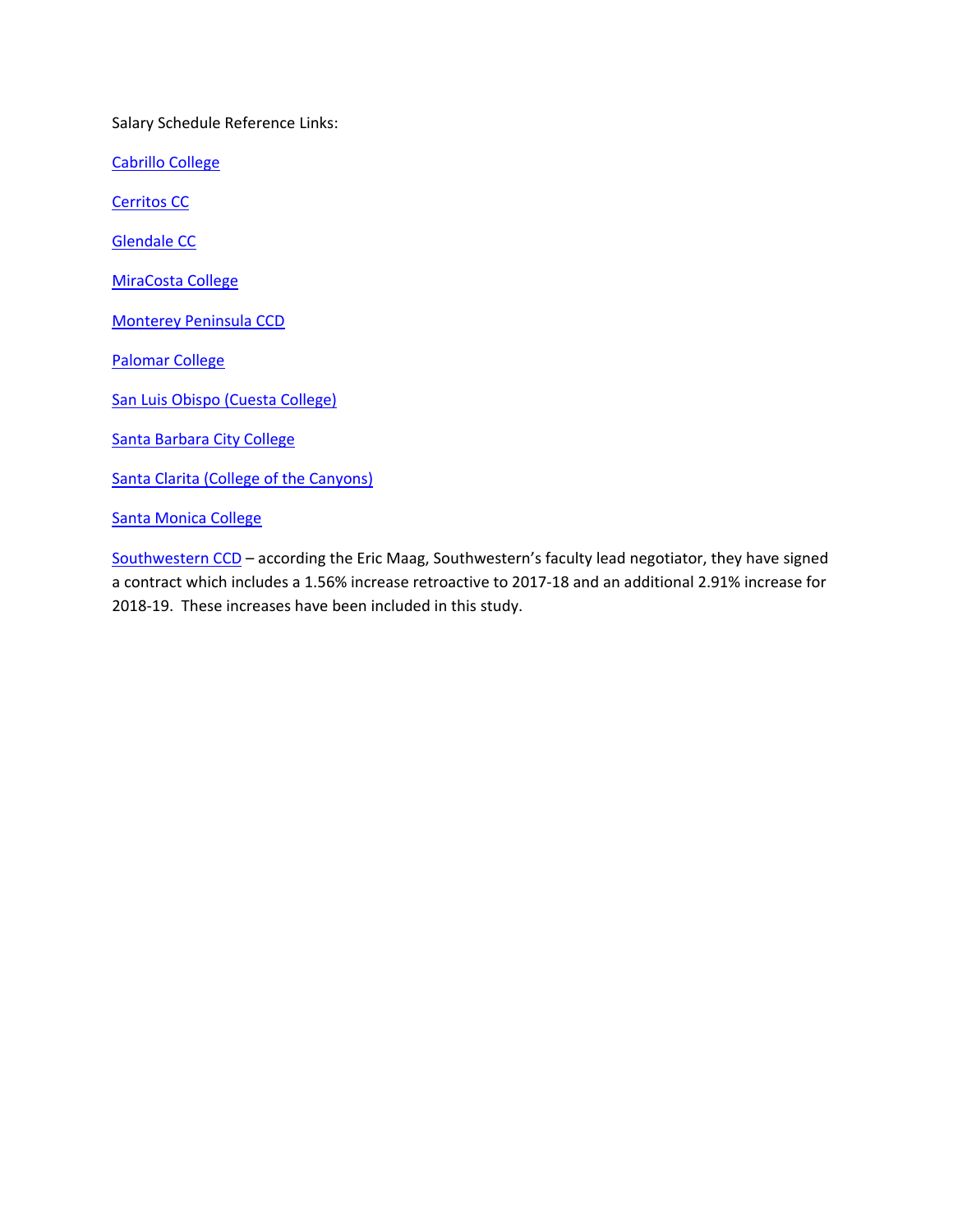## **FULL-TIME FACULTY: SBCC CLASS II COMPARISON STEPS 1-34 WITH MEDIAN**

|    |                | Cabrillo<br>College | Cerritos<br><b>CCD</b> | Glendale<br><b>CCD</b> | Mira Costa<br><b>CCD</b> | Monterey<br>Peninsula<br><b>CCD</b> | Palomar<br><b>CCD</b> | San Luis<br>Obispo CCD | Santa<br>Clarita<br><b>CCD</b> | Santa<br>Monica<br><b>CCD</b> | South<br>western<br><b>CCD</b> | <b>Market</b><br><b>Median</b> | Santa<br><b>Barbara</b><br><b>City College</b> | \$ Difference<br>between SBCC<br>and Median | % Difference of<br><b>SBCC</b> and<br>Median** |
|----|----------------|---------------------|------------------------|------------------------|--------------------------|-------------------------------------|-----------------------|------------------------|--------------------------------|-------------------------------|--------------------------------|--------------------------------|------------------------------------------------|---------------------------------------------|------------------------------------------------|
|    | <b>CLASS</b>   | $\overline{2}$      | $\mathsf{B}$           | П.                     | Ш                        | Ш                                   | $\mathsf{C}$          | B.                     | B                              | 11                            | П.                             |                                | Ш.                                             |                                             |                                                |
|    | $\mathbf 1$    | 57,499              | 67,871                 | 64,033                 | 75,135                   | 54,118                              | 63,686                | 46,850                 | 59,556                         | 55,998                        | 57,670                         | 58,613                         | 63,071                                         | \$4,458.33                                  | 7.07%                                          |
|    | $\overline{2}$ | 59,604              | 71,175                 | 64,033                 | 79,078                   | 56,434                              | 66,468                | 49,446                 | 59,556                         | 58,395                        | 60,090                         | 59,847                         | 65,286                                         | \$5,438.94                                  | 8.33%                                          |
|    | 3              | 62,278              | 74,478                 | 64,033                 | 83,014                   | 58,761                              | 69,249                | 52,056                 | 61,920                         | 60,795                        | 62,512                         | 62,395                         | 67,499                                         | \$5,103.85                                  | 7.56%                                          |
|    | $\overline{4}$ | 64,949              | 77,784                 | 64,033                 | 86,951                   | 61,083                              | 72,029                | 54,667                 | 64,824                         | 63,193                        | 64,938                         | 64,881                         | 69,713                                         | \$4,832.63                                  | 6.93%                                          |
|    | 5              | 67,624              | 81,090                 | 66,430                 | 90,888                   | 63,400                              | 74,811                | 57,276                 | 67,680                         | 65,593                        | 67,361                         | 67,493                         | 71,927                                         | \$4,434.86                                  | 6.17%                                          |
|    | 6              | 70,299              | 84,391                 | 68,908                 | 94,824                   | 65,728                              | 77,593                | 59,905                 | 70,548                         | 67,993                        | 69,785                         | 70,042                         | 74,142                                         | \$4,100.41                                  | 5.53%                                          |
| S. | $\overline{7}$ | 72,975              | 87,693                 | 71,494                 | 98,761                   | 68,049                              | 80,378                | 62,493                 | 73,428                         | 70,391                        | 72,208                         | 72,591                         | 76,356                                         | \$3,764.90                                  | 4.93%                                          |
| Τ  | 8              | 75,646              | 90,997                 | 74,182                 | 102,700                  | 70,377                              | 83,158                | 65,084                 | 76,308                         | 80,370                        | 74,631                         | 75,977                         | 78,570                                         | \$2,592.92                                  | 3.30%                                          |
| E  | 9              | 78,317              | 94,305                 | 76,982                 | 106,637                  | 72,706                              | 86,188                | 67,691                 | 79,188                         | 82,770                        | 77,053                         | 78,753                         | 80,785                                         | \$2,032.10                                  | 2.52%                                          |
| P  | 10             | 80,994              | 97,609                 | 79,886                 | 110,573                  | 75,008                              | 89,218                | 70,305                 | 82,068                         | 85,167                        | 79,477                         | 81,531                         | 82,999                                         | \$1,467.76                                  | 1.77%                                          |
|    | 11             | 80,994              | 97,609                 | 82,907                 | 114,510                  | 77,330                              | 92,248                | 72,910                 | 84,948                         | 87,569                        | 81,900                         | 83,928                         | 85,214                                         | \$1,286.16                                  | 1.51%                                          |
|    | 12             | 80,994              | 97,609                 | 86,056                 | 118,447                  | 77,330                              | 95,276                | 75,520                 | 87,804                         | 89,996                        | 84,325                         | 86,930                         | 87,427                                         | \$497.49                                    | 0.57%                                          |
|    | 13             | 80,994              | 97,609                 | 89,332                 | 122,383                  | 77,330                              | 98,309                | 78,124                 | 90,696                         | 92,363                        | 86,747                         | 90,014                         | 89,641                                         | $-5372.86$                                  | $-0.42%$                                       |
|    | 14             | 80,994              | 97,609                 | 89,332                 | 126,322                  | 77,330                              | 99,067                | 80,729                 | 94,164                         | 94,764                        | 89,170                         | 91,748                         | 91,855                                         | \$106.73                                    | 0.12%                                          |
|    | 15             | 80,994              | 97,609                 | 89,332                 | 130,244                  | 77,330                              | 99,825                | 80,729                 | 94,644                         | 97,163                        | 91,594                         | 93,119                         | 91,855                                         | $-$1,264.35$                                | $-1.38%$                                       |
|    | 16             | 80,994              | 97,609                 | 91,882                 | 131,026                  | 77,330                              | 100,582               | 80,729                 | 95,124                         | 99,561                        | 94,018                         | 94,571                         | 91,855                                         | $-52,716.21$                                | $-2.96%$                                       |
|    | 17             | 80,994              | 97,609                 | 91,882                 | 131,807                  | 77,330                              | 101,341               | 84,765                 | 96,444                         | 101,961                       | 94,018                         | 95,231                         | 91,855                                         | $-53,376.21$                                | $-3.68%$                                       |
|    | 18             | 80,994              | 97,609                 | 91,882                 | 132,588                  | 77,330                              | 102,100               | 84,765                 | 96,948                         | 104,360                       | 94,018                         | 95,483                         | 91,855                                         | $-53,628.21$                                | $-3.95%$                                       |
|    | 19             | 80,994              | 97,609                 | 94,528                 | 133,369                  | 77,330                              | 102,855               | 84,765                 | 97,416                         | 106,761                       | 97,383                         | 97,400                         | 94,152                                         | $-53,247.64$                                | $-3.45%$                                       |
|    | 20             | 80,994              | 97,609                 | 94,528                 | 134,150                  | 77,330                              | 103,614               | 89,004                 | 99,360                         | 109,160                       | 97,383                         | 97,496                         | 94,152                                         | $-53,344.14$                                | $-3.55%$                                       |
|    | 21             | 80,994              | 97,609                 | 94,528                 | 134,932                  | 77,330                              | 104,373               | 89,004                 | 99,804                         | 111,559                       | 97,383                         | 97,496                         | 94,152                                         | $-$3,344.14$                                | $-3.55%$                                       |
|    | 22             | 80,994              | 97,609                 | 94,528                 | 135,712                  | 77,330                              | 105,132               | 89,004                 | 100,320                        | 113,960                       | 100,801                        | 98,965                         | 96,447                                         | $-52,517.32$                                | $-2.61%$                                       |
|    | 23             | 80,994              | 97,609                 | 94,528                 | 136,494                  | 77,330                              | 105,889               | 93,455                 | 102,228                        | 113,960                       | 100,801                        | 99,205                         | 96,448                                         | $-$2,756.78$                                | $-2.86%$                                       |
|    | 24             | 80,994              | 97,609                 | 94,528                 | 137,274                  | 77,330                              | 106,648               | 93,455                 | 102,720                        | 113,960                       | 100,801                        | 99,205                         | 96,448                                         | $-$2,756.78$                                | $-2.86%$                                       |
|    | 25             | 80,994              | 97,609                 | 94,528                 | 138,055                  | 77,330                              | 107,405               | 93,455                 | 103,212                        | 113,960                       | 104,280                        | 100,411                        | 98,744                                         | $-$1,666.14$                                | $-1.69%$                                       |
|    | 26             | 80,994              | 97,609                 | 94,528                 | 138,837                  | 77,330                              | 107,883               | 93,455                 | 105,096                        | 113,960                       | 104,280                        | 100,945                        | 98,744                                         | $-$2,200.26$                                | $-2.23%$                                       |
|    | 27             | 80,994              | 97,609                 | 94,528                 | 139,618                  | 77,330                              | 108,362               | 93,455                 | 107,964                        | 113,960                       | 104,280                        | 100,945                        | 98,744                                         | $-52,200.26$                                | $-2.23%$                                       |
|    | 28             | 80,994              | 97,609                 | 94,528                 | 140,397                  | 77,330                              | 108,840               | 93,455                 | 107,964                        | 113,960                       | 104,280                        | 100,945                        | 101,042                                        | \$97.55                                     | 0.10%                                          |
|    | 29             | 80,994              | 97,609                 | 94,528                 | 141,179                  | 77,330                              | 109,319               | 93,455                 | 107,964                        | 113,960                       | 104,280                        | 100,945                        | 101,042                                        | \$97.55                                     | 0.10%                                          |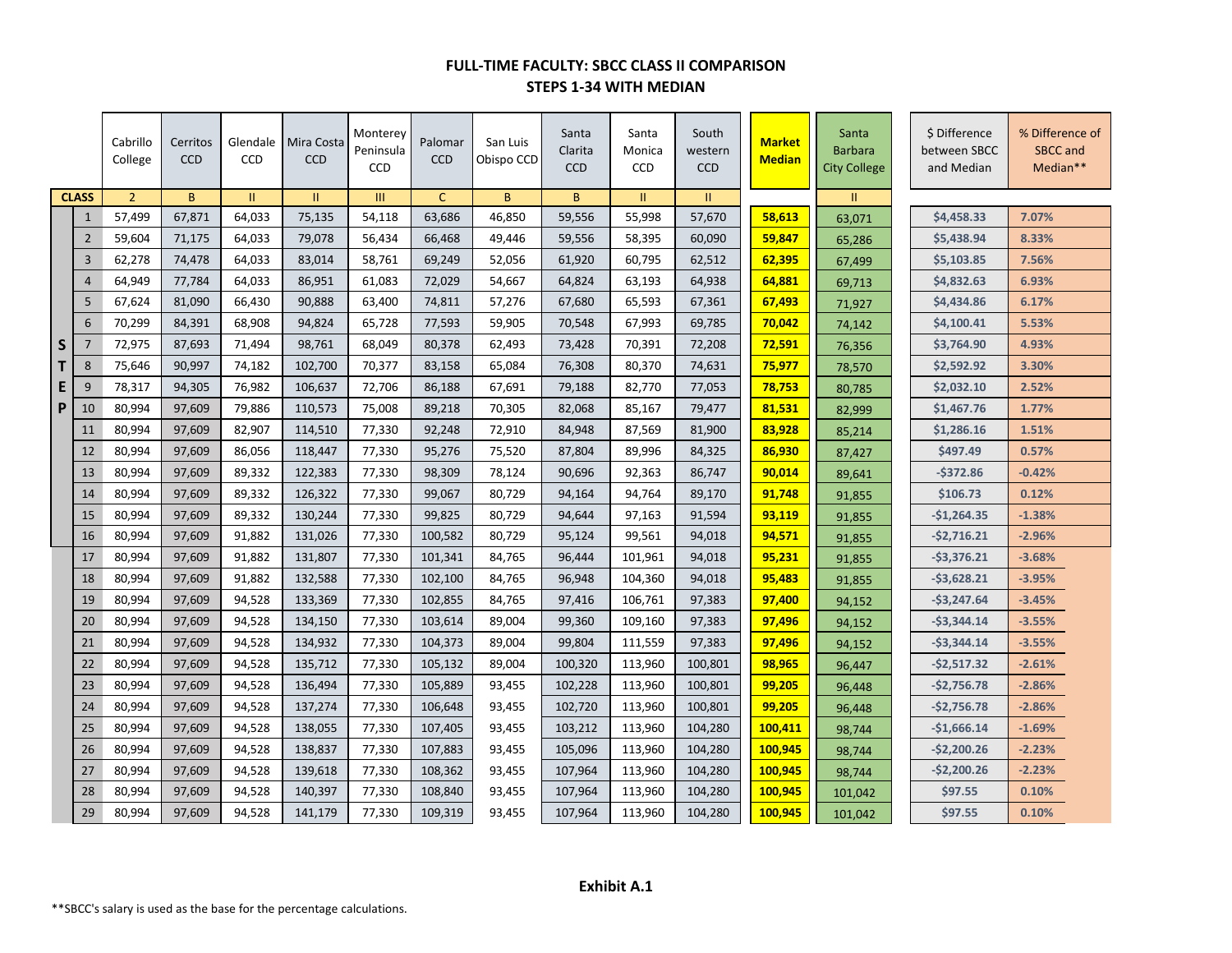### **FULL-TIME FACULTY: SBCC CLASS II COMPARISON STEPS 1-34 WITH MEDIAN**

| 30 <sup>°</sup> | 80,994 | 97,609 | 94,528 | 141,962 | 77,330 | 109,798 | 93,455 | 107,964 | 113,960 | 104,280 | 100,945 | 101,042 | \$97.55    | 0.10% |
|-----------------|--------|--------|--------|---------|--------|---------|--------|---------|---------|---------|---------|---------|------------|-------|
| 31              | 80,994 | 97,609 | 94,528 | 141,962 | 77,330 | 110,276 | 93,455 | 107,964 | 113,960 | 104,280 | 100,945 | 103,337 | \$2,392.70 | 2.32% |
| 32 <sub>1</sub> | 80,994 | 97,609 | 94,528 | 141,962 | 77,330 | 110,755 | 93,455 | 107,964 | 113,960 | 104,280 | 100,945 | 103,337 | \$2,392.70 | 2.32% |
| 33              | 80,994 | 97,609 | 94,528 | 141,962 | 77,330 | 110,755 | 93,455 | 107,964 | 113,960 | 104,280 | 100,945 | 103,337 | \$2,392.70 | 2.32% |
| 34              | 80,994 | 97,609 | 94,528 | 141,962 | 77,330 | 110,755 | 93,455 | 107,964 | 113,960 | 104,280 | 100,945 | 105,633 | \$4,687.92 | 4.44% |

0.11%

\*\*\*Steps for Cerritos were reunumbered for more applicable comparisons, since their first two steps aren't used. Their first step used is now called step 1, their second step used is now called step 2, and so on.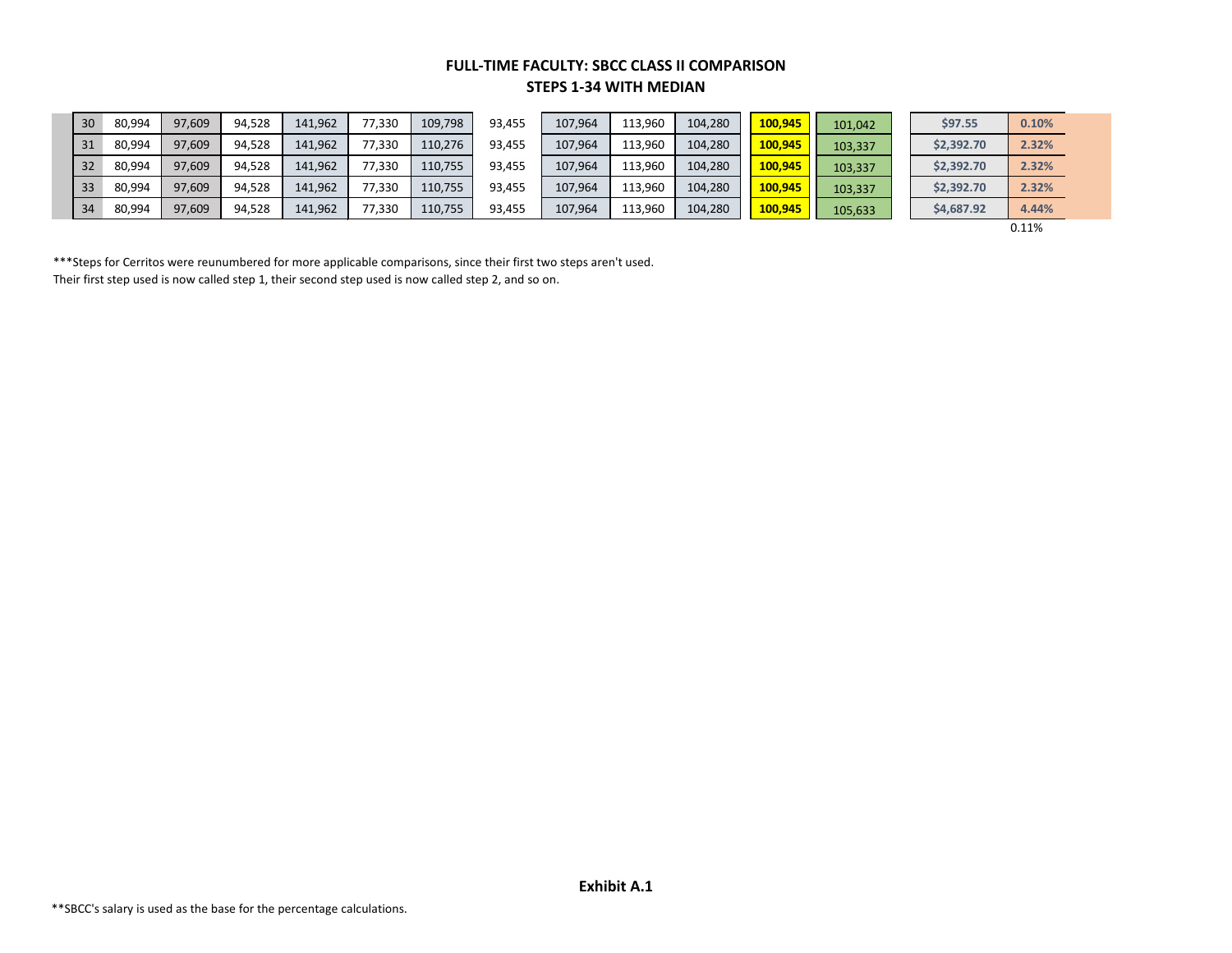## **FULL-TIME FACULTY: HIGHEST NON-DOCTORATE (HND) CLASS COMPARISON STEPS 1-34 WITH MEDIAN**

|   |                 | Cabrillo<br>College | Cerritos<br><b>CCD</b> | Glendale<br><b>CCD</b> | Mira Costa<br><b>CCD</b> | *Monterey<br>Peninsula<br><b>CCD</b> | Palomar<br><b>CCD</b> | San Luis<br>Obispo<br><b>CCD</b> | *Santa<br>Clarita<br><b>CCD</b> | Santa<br>Monica<br><b>CCD</b> | South<br>western<br><b>CCD</b> | <b>Market</b><br><b>Median</b> | Santa<br><b>Barbara</b><br><b>City College</b> | \$ Difference<br>between SBCC<br>and Median | % Difference of<br>SBCC and<br>Median** |
|---|-----------------|---------------------|------------------------|------------------------|--------------------------|--------------------------------------|-----------------------|----------------------------------|---------------------------------|-------------------------------|--------------------------------|--------------------------------|------------------------------------------------|---------------------------------------------|-----------------------------------------|
|   | <b>CLASS</b>    | 6                   | E                      | $\vee$                 | $\vee$                   | $\vee$                               | G                     | F.                               | G                               | VI                            | <b>VI</b>                      |                                | $\vee$                                         |                                             |                                         |
|   | $\mathbf{1}$    | 64,701              | 77,784                 | 70,664                 | 83,182                   | 61,787                               | 74,066                | 57,276                           | 67,092                          | 68,739                        | 67,361                         | 68,050                         | 69,713                                         | \$1,663.27                                  | 2.39%                                   |
|   | $\overline{2}$  | 66,725              | 81,090                 | 70,664                 | 87,121                   | 64,102                               | 77,096                | 59,905                           | 69,948                          | 71,138                        | 69,785                         | 70,306                         | 71,927                                         | \$1,620.97                                  | 2.25%                                   |
|   | $\overline{3}$  | 69,400              | 84,391                 | 70,664                 | 91,057                   | 66,430                               | 80,130                | 62,493                           | 72,840                          | 73,538                        | 72,208                         | 72,524                         | 74,142                                         | \$1,618.57                                  | 2.18%                                   |
|   | $\overline{4}$  | 72,072              | 87,693                 | 73,137                 | 94,995                   | 68,748                               | 83,158                | 65,084                           | 75,720                          | 75,937                        | 74,631                         | 75,176                         | 76,356                                         | \$1,180.55                                  | 1.55%                                   |
|   | 5               | 74,745              | 90,997                 | 75,915                 | 98,932                   | 71,072                               | 86,188                | 67,691                           | 78,588                          | 78,335                        | 77,053                         | 77,694                         | 78,570                                         | \$875.95                                    | 1.11%                                   |
|   | $6\phantom{1}6$ | 77,422              | 94,305                 | 78,756                 | 102,871                  | 73,386                               | 89,218                | 70,305                           | 81,456                          | 80,733                        | 79,477                         | 80,105                         | 80,785                                         | \$679.78                                    | 0.84%                                   |
| S | $\overline{7}$  | 80,095              | 97,609                 | 81,734                 | 106,802                  | 75,722                               | 92,248                | 72,910                           | 84,348                          | 83,132                        | 81,900                         | 82,516                         | 82,999                                         | \$482.58                                    | 0.58%                                   |
| T | 8               | 82,766              | 100,913                | 84,837                 | 110,745                  | 78,042                               | 95,276                | 75,520                           | 87,216                          | 93,111                        | 84,325                         | 86,027                         | 87,933                                         | \$1,906.03                                  | 2.17%                                   |
| E | 9               | 85,443              | 104,217                | 88,061                 | 114,681                  | 80,368                               | 98,309                | 78,124                           | 90,096                          | 95,513                        | 86,747                         | 89,079                         | 90,325                                         | \$1,246.17                                  | 1.38%                                   |
| P | 10              | 88,113              | 107,516                | 91,414                 | 118,617                  | 82,689                               | 101,339               | 80,729                           | 92,988                          | 97,910                        | 89,170                         | 92,201                         | 92,852                                         | \$651.31                                    | 0.70%                                   |
|   | 11              | 89,619              | 110,826                | 94,893                 | 122,558                  | 84,878                               | 104,369               | 83,343                           | 95,832                          | 100,308                       | 91,594                         | 95,363                         | 95,406                                         | \$43.54                                     | 0.05%                                   |
|   | 12              | 91,126              | 114,129                | 98,516                 | 126,493                  | 87,334                               | 107,397               | 85,955                           | 98,724                          | 102,707                       | 94,018                         | 98,620                         | 97,981                                         | $-5638.50$                                  | $-0.65%$                                |
|   | 13              | 92,633              | 114,129                | 102,289                | 130,429                  | 89,650                               | 110,427               | 88,554                           | 101,616                         | 105,106                       | 96,443                         | 101,953                        | 100,558                                        | $-$1,394.46$                                | $-1.39%$                                |
|   | 14              | 94,136              | 115,780                | 102,289                | 134,366                  | 89,650                               | 111,186               | 91,227                           | 104,484                         | 107,504                       | 98,863                         | 103,387                        | 102,496                                        | $-$ \$890.20                                | $-0.87%$                                |
|   | 15              | 95,648              | 115,780                | 102,289                | 138,297                  | 89,650                               | 111,943               | 91,227                           | 106,308                         | 109,903                       | 101,288                        | 104,299                        | 103,463                                        | $-5835.99$                                  | $-0.81%$                                |
|   | 16              | 96,717              | 117,430                | 105,227                | 139,077                  | 89,650                               | 112,700               | 91,227                           | 108,144                         | 112,302                       | 103,711                        | 106,686                        | 105,613                                        | $-$1,072.29$                                | $-1.02%$                                |
|   | 17              | 97,787              | 117,430                | 105,227                | 139,858                  | 89,650                               | 113,459               | 95,787                           | 109,968                         | 114,701                       | 103,711                        | 107,598                        | 105,613                                        | $-$1,984.29$                                | $-1.88%$                                |
|   | 18              | 98,856              | 119,084                | 105,227                | 140,640                  | 91,972                               | 114,218               | 95,787                           | 111,792                         | 117,099                       | 103,711                        | 108,510                        | 105,613                                        | $-52,896.29$                                | $-2.74%$                                |
|   | 19              | 99,925              | 119,084                | 108,257                | 141,420                  | 91,972                               | 114,979               | 95,787                           | 113,616                         | 119,496                       | 107,170                        | 110,937                        | 108,254                                        | $-52,682.53$                                | $-2.48%$                                |
|   | 20              | 100,999             | 120,736                | 108,257                | 142,202                  | 91,972                               | 115,736               | 100,577                          | 115,452                         | 121,897                       | 107,170                        | 111,855                        | 108,254                                        | $-$3,600.53$                                | $-3.33%$                                |
|   | 21              | 102,066             | 120,736                | 108,257                | 142,983                  | 94,302                               | 116,493               | 100,577                          | 117,276                         | 124,297                       | 107,170                        | 112,375                        | 108,254                                        | $-54,121.03$                                | $-3.81%$                                |
|   | 22              | 103,137             | 122,388                | 111,375                | 143,762                  | 94,302                               | 117,251               | 100,577                          | 119,100                         | 126,697                       | 110,690                        | 114,313                        | 110,892                                        | $-53,420.51$                                | $-3.08%$                                |
|   | 23              | 104,206             | 122,388                | 111,375                | 144,545                  | 94,302                               | 118,008               | 105,606                          | 120,936                         | 126,697                       | 110,690                        | 114,692                        | 110,892                                        | $-53,799.01$                                | $-3.43%$                                |
|   | 24              | 105,275             | 124,038                | 111,375                | 145,326                  | 96,624                               | 118,767               | 105,606                          | 122,760                         | 126,697                       | 110,690                        | 115,071                        | 110,892                                        | $-54,178.51$                                | $-3.77%$                                |
|   | 25              | 106,342             | 124,038                | 114,588                | 146,107                  | 96,624                               | 119,526               | 105,606                          | 124,584                         | 126,697                       | 114,265                        | 117,057                        | 113,533                                        | $-53,523.85$                                | $-3.10%$                                |
|   | 26              | 108,374             | 125,690                | 114,588                | 146,887                  | 96,624                               | 120,004               | 105,606                          | 126,408                         | 126,697                       | 114,265                        | 117,296                        | 113,533                                        | $-53,762.85$                                | $-3.31%$                                |
|   | 27              | 105,834             | 125,690                | 114,588                | 147,668                  | 98,940                               | 120,482               | 105,606                          | 128,244                         | 126,697                       | 114,265                        | 117,535                        | 113,533                                        | $-$4,001.85$                                | $-3.52%$                                |
|   | 28              | 105,834             | 127,339                | 117,896                | 148,450                  | 98,940                               | 120,960               | 105,606                          | 128,244                         | 126,697                       | 114,265                        | 119,428                        | 116,173                                        | $-53,255.28$                                | $-2.80%$                                |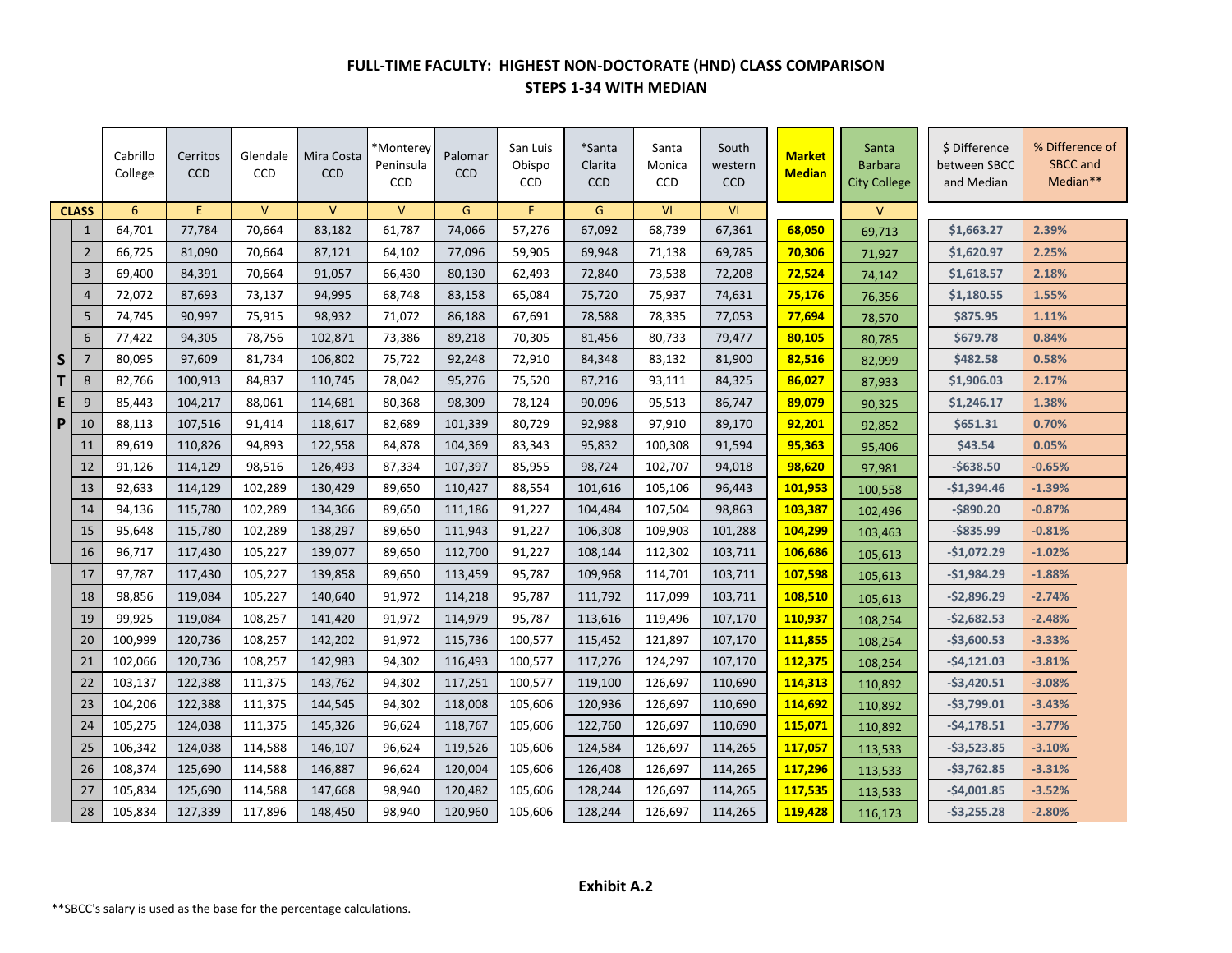### **FULL-TIME FACULTY: HIGHEST NON-DOCTORATE (HND) CLASS COMPARISON STEPS 1-34 WITH MEDIAN**

| 29 | 105,834 | 127,339 | 117,896 | 149,232 | 98,940 | 121,439 | 105,606 | 128,244 | 126,697 | 114,265 | 119,668 | 116,173 | $-53,494.78$ | $-3.01%$ |
|----|---------|---------|---------|---------|--------|---------|---------|---------|---------|---------|---------|---------|--------------|----------|
| 30 | 105,834 | 127,339 | 117,896 | 150,012 | 98,940 | 121,917 | 105,606 | 128,244 | 126,697 | 114,265 | 119,907 | 116,173 | $-53,733.78$ | $-3.21%$ |
| 31 | 105,834 | 127,339 | 121,305 | 150,012 | 98,940 | 122,396 | 105,606 | 128,244 | 126,697 | 114,265 | 121,851 | 118,813 | $-53,037.12$ | $-2.56%$ |
| 32 | 105,834 | 127,339 | 121,305 | 150,012 | 98,940 | 122,870 | 105,606 | 128,244 | 126,697 | 114,265 | 122,088 | 118,813 | $-53,274.12$ | $-2.76%$ |
| 33 | 105,834 | 127,339 | 121,305 | 150,012 | 98,940 | 123,350 | 105,606 | 128,244 | 126,697 | 114,265 | 122,328 | 118,813 | $-53,514.12$ | $-2.96%$ |
| 34 | 105,834 | 127,339 | 121,305 | 150,012 | 98,940 | 123,830 | 105,606 | 128,244 | 126,697 | 114,265 | 122,568 | 121,454 | $-51,113.46$ | $-0.92%$ |

-1.63%

\*\*\*Steps for Cerritos were reunumbered for more applicable comparisons, since their first two steps aren't used. Their first step used is now called step 1, their second step used is now called step 2, and so on.

\*This college faculty are currently negotiating their contract.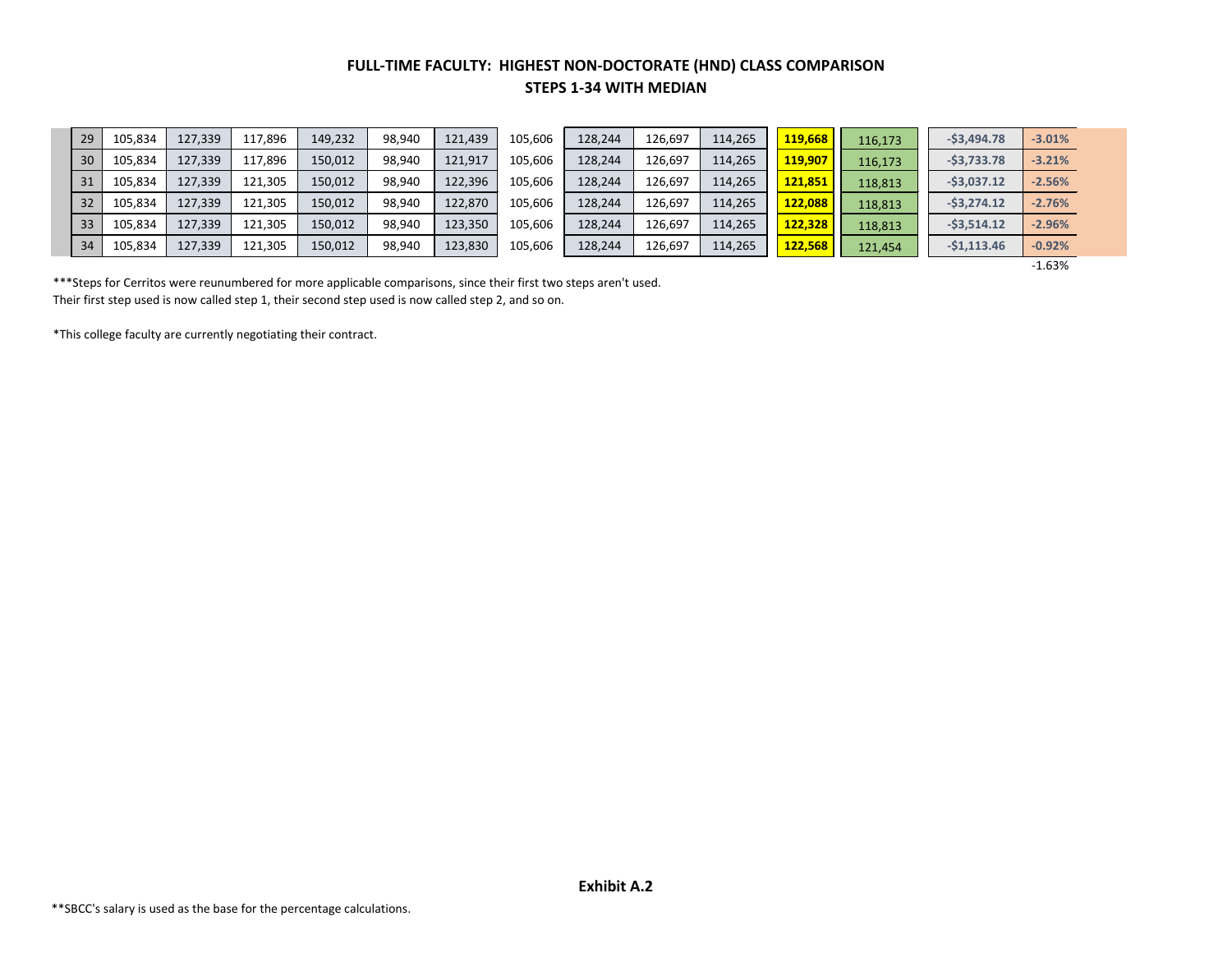# **FULL-TIME FACULTY: CLASS II ALL STEPS (Supporting Information for Exhibit A)**

|              |                | Cabrillo<br>College | Cerritos<br><b>CCD</b> | Glendale<br>CCD | Mira Costa<br><b>CCD</b> | Monterey<br>Peninsula<br><b>CCD</b> | Palomar<br><b>CCD</b> | San Luis<br>Obispo CCD | Santa<br>Clarita<br><b>CCD</b> | Santa<br>Monica<br>CCD | South<br>western<br><b>CCD</b>    | Santa<br><b>Barbara</b><br><b>City College</b> |
|--------------|----------------|---------------------|------------------------|-----------------|--------------------------|-------------------------------------|-----------------------|------------------------|--------------------------------|------------------------|-----------------------------------|------------------------------------------------|
|              | <b>CLASS</b>   | 2 <sup>1</sup>      | $\sf B$                | $\mathbf{II}$   | Ш                        | $\ensuremath{\mathsf{III}}\xspace$  | $\mathsf{C}$          | $\mathbf{B}$           | B                              | 11                     | $\ensuremath{\mathsf{II}}\xspace$ | Ш.                                             |
|              | $\mathbf{1}$   | 57,499              | $**$                   | $***$           | 75,135                   | 54,118                              | 63,686                | 46,850                 | 59,556                         | 55,998                 | 57,670                            | 63,071                                         |
|              | $\overline{2}$ | 59,604              | $***$                  | $\ast\ast$      | 79,078                   | 56,434                              | 66,468                | 49,446                 | 59,556                         | 58,395                 | 60,090                            | 65,286                                         |
|              | 3              | 62,278              | 67,871                 | $***$           | 83,014                   | 58,761                              | 69,249                | 52,056                 | 61,920                         | 60,795                 | 62,512                            | 67,499                                         |
|              | $\overline{4}$ | 64,949              | 71,175                 | 64,033          | 86,951                   | 61,083                              | 72,029                | 54,667                 | 64,824                         | 63,193                 | 64,938                            | 69,713                                         |
|              | 5              | 67,624              | 74,478                 | 66,430          | 90,888                   | 63,400                              | 74,811                | 57,276                 | 67,680                         | 65,593                 | 67,361                            | 71,927                                         |
|              | 6              | 70,299              | 77,784                 | 68,908          | 94,824                   | 65,728                              | 77,593                | 59,905                 | 70,548                         | 67,993                 | 69,785                            | 74,142                                         |
| $\mathsf{S}$ | $\overline{7}$ | 72,975              | 81,090                 | 71,494          | 98,761                   | 68,049                              | 80,378                | 62,493                 | 73,428                         | 70,391                 | 72,208                            | 76,356                                         |
| Т            | 8              | 75,646              | 84,391                 | 74,182          | 102,700                  | 70,377                              | 83,158                | 65,084                 | 76,308                         | 80,370                 | 74,631                            | 78,570                                         |
| E            | 9              | 78,317              | 87,693                 | 76,982          | 106,637                  | 72,706                              | 86,188                | 67,691                 | 79,188                         | 82,770                 | 77,053                            | 80,785                                         |
| P            | 10             | 80,994              | 90,997                 | 79,886          | 110,573                  | 75,008                              | 89,218                | 70,305                 | 82,068                         | 85,167                 | 79,477                            | 82,999                                         |
|              | 11             | 80,994              | 94,305                 | 82,907          | 114,510                  | 77,330                              | 92,248                | 72,910                 | 84,948                         | 87,569                 | 81,900                            | 85,214                                         |
|              | 12             | 80,994              | 97,609                 | 86,056          | 118,447                  |                                     | 95,276                | 75,520                 | 87,804                         | 89,996                 | 84,325                            | 87,427                                         |
|              | 13             | 80,994              |                        | 89,332          | 122,383                  |                                     | 98,309                | 78,124                 | 90,696                         | 92,363                 | 86,747                            | 89,641                                         |
|              | 14             | 80,994              |                        | 89,332          | 126,322                  |                                     | 99,067                | 80,729                 | 94,164                         | 94,764                 | 89,170                            | 91,855                                         |
|              | 15             |                     |                        | 89,332          | 130,244                  |                                     | 99,825                | 80,729                 | 94,644                         | 97,163                 | 91,594                            | 91,855                                         |
|              | 16             |                     |                        | 91,882          | 131,026                  |                                     | 100,582               | 80,729                 | 95,124                         | 99,561                 | 94,018                            | 91,855                                         |
|              | 17             |                     |                        | 91,882          | 131,807                  |                                     | 101,341               | 84,765                 | 96,444                         | 101,961                | 94,018                            | 91,855                                         |
|              | 18             |                     |                        | 91,882          | 132,588                  |                                     | 102,100               | 84,765                 | 96,948                         | 104,360                | 94,018                            | 91,855                                         |
|              | 19             |                     |                        | 94,528          | 133,369                  |                                     | 102,855               | 84,765                 | 97,416                         | 106,761                | 97,383                            | 94,152                                         |
|              | 20             |                     |                        |                 | 134,150                  |                                     | 103,614               | 89,004                 | 99,360                         | 109,160                | 97,383                            | 94,152                                         |
|              | 21             |                     |                        |                 | 134,932                  |                                     | 104,373               | 89,004                 | 99,804                         | 111,559                | 97,383                            | 94,152                                         |
|              | 22             |                     |                        |                 | 135,712                  |                                     | 105,132               | 89,004                 | 100,320                        | 113,960                | 100,801                           | 96,447                                         |
|              | 23             |                     |                        |                 | 136,494                  |                                     | 105,889               | 93,455                 | 102,228                        |                        | 100,801                           | 96,448                                         |
|              | 24             |                     |                        |                 | 137,274                  |                                     | 106,648               |                        | 102,720                        |                        | 100,801                           | 96,448                                         |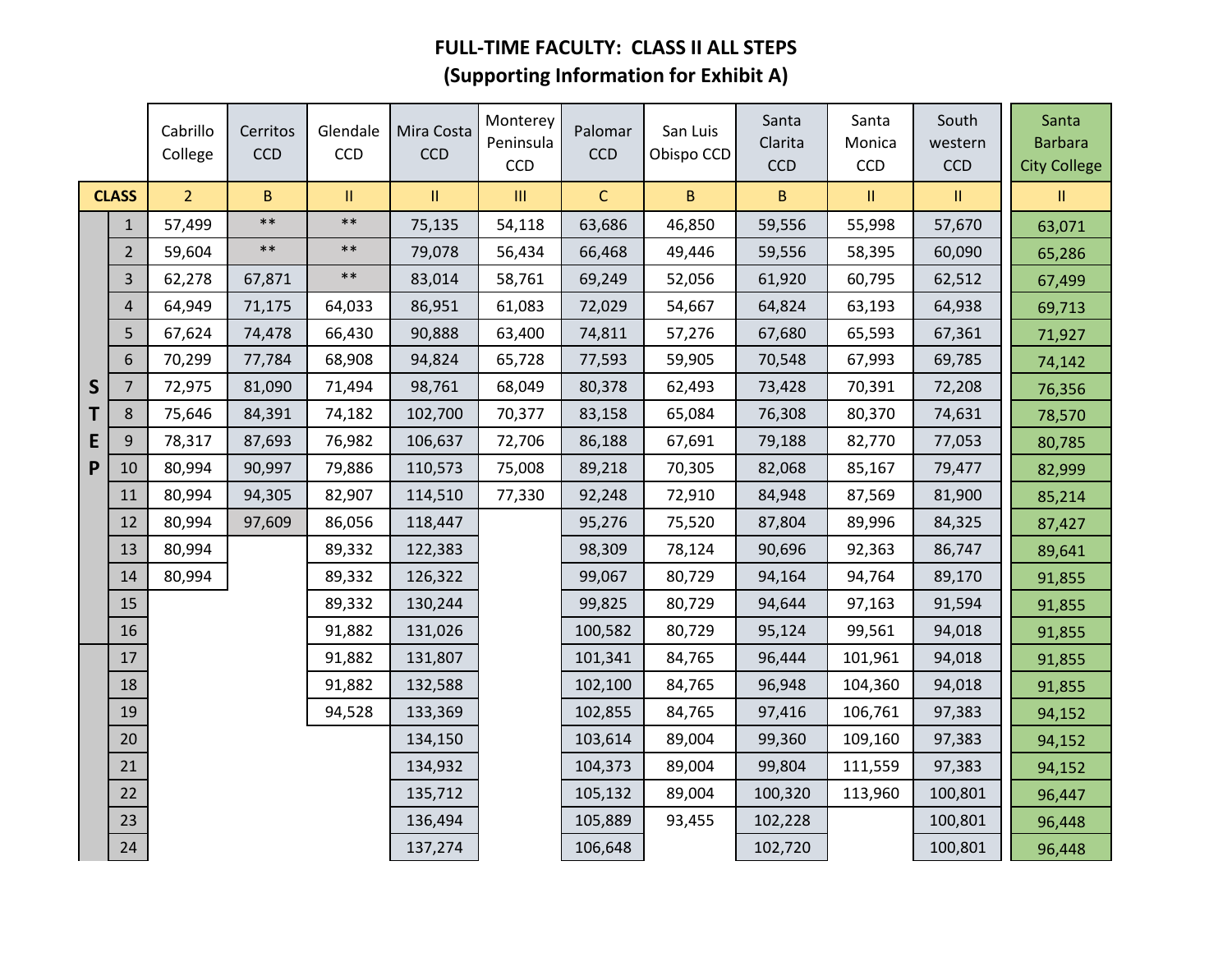## **FULL-TIME FACULTY: CLASS II ALL STEPS (Supporting Information for Exhibit A)**

| 138,055 |  |
|---------|--|
| 138,837 |  |
| 139,618 |  |
| 140,397 |  |
| 141,179 |  |
| 141,962 |  |

| 25 | 138,055 | 107,405 |
|----|---------|---------|
| 26 | 138,837 | 107,883 |
| 27 | 139,618 | 108,362 |
| 28 | 140,397 | 108,840 |
| 29 | 141,179 | 109,319 |
| 30 | 141,962 | 109,798 |
| 31 |         | 110,276 |
| 32 |         | 110,755 |
| 33 |         | 111,233 |
| 34 |         | 111,710 |
| 35 |         | 112189  |
| 36 |         | 112666  |
| 37 |         | 113144  |
| 38 |         | 113623  |
| 39 |         | 114101  |
| 40 |         | 114580  |
|    |         |         |

| 103,212 |  |
|---------|--|
| 105,096 |  |
| 107.964 |  |

| 25 | 138,055 | 107,405 | 103,212 | 104,280 | 98,744  |
|----|---------|---------|---------|---------|---------|
| 26 | 138,837 | 107,883 | 105,096 |         | 98,744  |
| 27 | 139,618 | 108,362 | 107,964 |         | 98,744  |
| 28 | 140,397 | 108,840 |         |         | 101,042 |
| 29 | 141,179 | 109,319 |         |         | 101,042 |
| 30 | 141,962 | 109,798 |         |         | 101,042 |
| 31 |         | 110,276 |         |         | 103,337 |
| 32 |         | 110,755 |         |         | 103,337 |
| 33 |         | 111,233 |         |         | 103,337 |
| 34 |         | 111,710 |         |         | 105,633 |

\*\*Step not used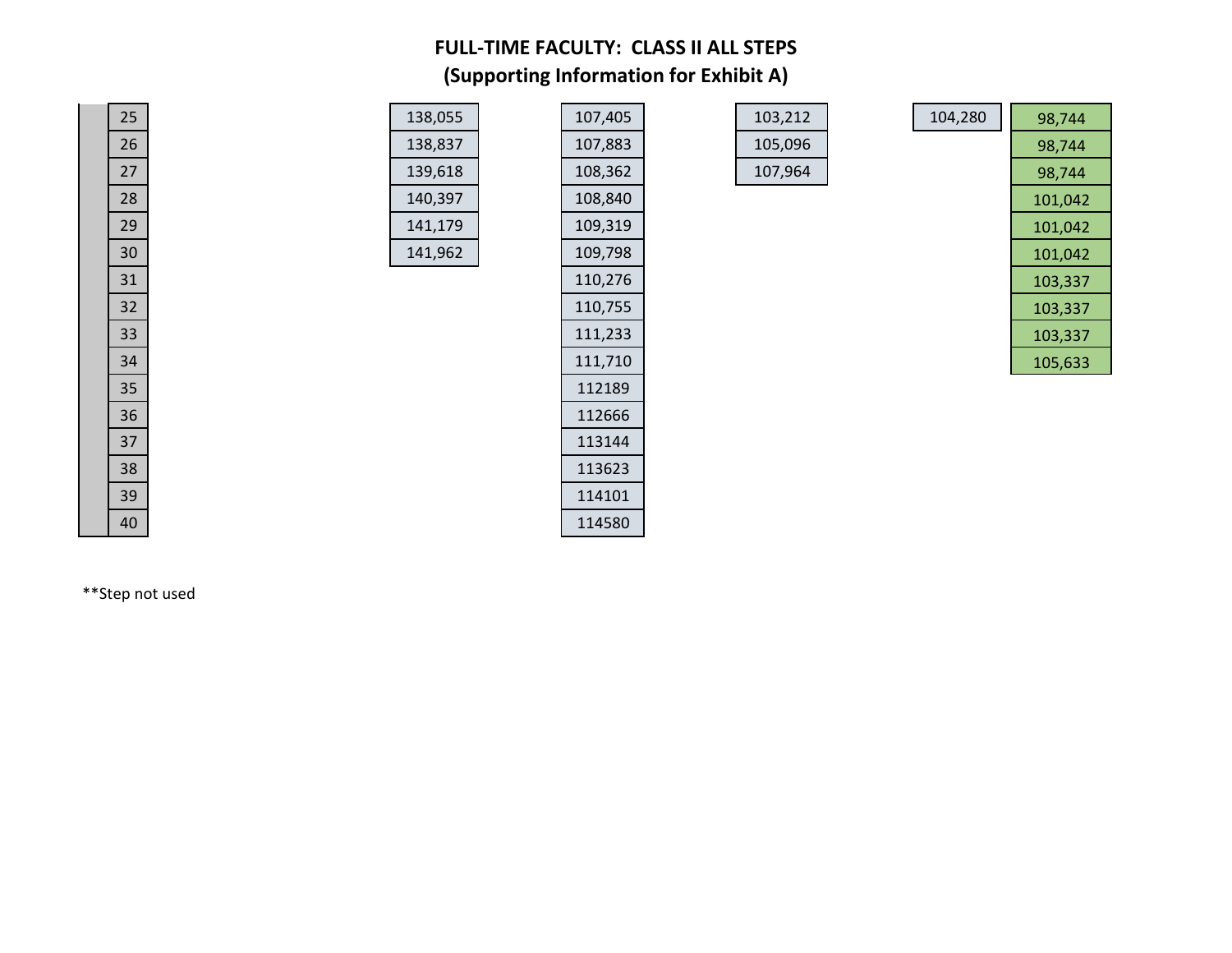# **FULL-TIME FACULTY: HND CLASS ALL STEPS (Supporting Information for Exhibit A)**

|              |                | Cabrillo<br>College | Cerritos<br><b>CCD</b> | Glendale<br>CCD | Mira Costa<br><b>CCD</b> | Monterey<br>Peninsula<br><b>CCD</b> | Palomar<br><b>CCD</b> | San Luis<br>Obispo<br><b>CCD</b> | Santa<br>Clarita<br><b>CCD</b> | Santa<br>Monica<br>CCD | South<br>western<br><b>CCD</b> | Santa<br><b>Barbara</b><br><b>City College</b> |
|--------------|----------------|---------------------|------------------------|-----------------|--------------------------|-------------------------------------|-----------------------|----------------------------------|--------------------------------|------------------------|--------------------------------|------------------------------------------------|
|              | <b>CLASS</b>   | 6                   | E                      | $\mathsf{V}$    | $\mathsf{V}$             | V                                   | G                     | F                                | G                              | VI                     | VI                             | v                                              |
|              | $\mathbf{1}$   | 64,701              | $***$                  | $***$           | 83,182                   | 61,787                              | 74,066                | 57,276                           | 67,092                         | 68,739                 | 67,361                         | 69,713                                         |
|              | $\overline{2}$ | 66,725              | $***$                  | $***$           | 87,121                   | 64,102                              | 77,096                | 59,905                           | 69,948                         | 71,138                 | 69,785                         | 71,927                                         |
|              | 3              | 69,400              | 77,784                 | $**$            | 91,057                   | 66,430                              | 80,130                | 62,493                           | 72,840                         | 73,538                 | 72,208                         | 74,142                                         |
|              | 4              | 72,072              | 81,090                 | 73,137          | 94,995                   | 68,748                              | 83,158                | 65,084                           | 75,720                         | 75,937                 | 74,631                         | 76,356                                         |
|              | 5              | 74,745              | 84,391                 | 75,915          | 98,932                   | 71,072                              | 86,188                | 67,691                           | 78,588                         | 78,335                 | 77,053                         | 78,570                                         |
|              | 6              | 77,422              | 87,693                 | 78,756          | 102,871                  | 73,386                              | 89,218                | 70,305                           | 81,456                         | 80,733                 | 79,477                         | 80,785                                         |
| $\mathsf{S}$ | $\overline{7}$ | 80,095              | 90,997                 | 81,734          | 106,802                  | 75,722                              | 92,248                | 72,910                           | 84,348                         | 83,132                 | 81,900                         | 82,999                                         |
| Т            | 8              | 82,766              | 94,305                 | 84,837          | 110,745                  | 78,042                              | 95,276                | 75,520                           | 87,216                         | 93,111                 | 84,325                         | 87,933                                         |
| E            | 9              | 85,443              | 97,609                 | 88,061          | 114,681                  | 80,368                              | 98,309                | 78,124                           | 90,096                         | 95,513                 | 86,747                         | 90,325                                         |
| P            | 10             | 88,113              | 100,913                | 91,414          | 118,617                  | 82,689                              | 101,339               | 80,729                           | 92,988                         | 97,910                 | 89,170                         | 92,852                                         |
|              | 11             | 89,619              | 104,217                | 94,893          | 122,558                  | 84,878                              | 104,369               | 83,343                           | 95,832                         | 100,308                | 91,594                         | 95,406                                         |
|              | 12             | 91,126              | 107,516                | 98,516          | 126,493                  | 87,334                              | 107,397               | 85,955                           | 98,724                         | 102,707                | 94,018                         | 97,981                                         |
|              | 13             | 92,633              | 110,826                | 102,289         | 130,429                  | 89,650                              | 110,427               | 88,554                           | 101,616                        | 105,106                | 96,443                         | 100,558                                        |
|              | 14             | 94,136              | 114,129                | 102,289         | 134,366                  | 89,650                              | 111,186               | 91,227                           | 104,484                        | 107,504                | 98,863                         | 102,496                                        |
|              | 15             | 95,648              | 114,129                | 102,289         | 138,297                  | 89,650                              | 111,943               | 91,227                           | 106,308                        | 109,903                | 101,288                        | 103,463                                        |
|              | 16             | 96,717              | 115,780                | 105,227         | 139,077                  | 89,650                              | 112,700               | 91,227                           | 108,144                        | 112,302                | 103,711                        | 105,613                                        |
|              | 17             | 97,787              | 115,780                | 105,227         | 139,858                  | 89,650                              | 113,459               | 95,787                           | 109,968                        | 114,701                | 103,711                        | 105,613                                        |
|              | 18             | 98,856              | 117,430                | 105,227         | 140,640                  | 91,972                              | 114,218               | 95,787                           | 111,792                        | 117,099                | 103,711                        | 105,613                                        |
|              | 19             | 99,925              | 117,430                | 108,257         | 141,420                  | 91,972                              | 114,979               | 95,787                           | 113,616                        | 119,496                | 107,170                        | 108,254                                        |
|              | 20             | 100,999             | 119,084                | 108,257         | 142,202                  | 91,972                              | 115,736               | 100,577                          | 115,452                        | 121,897                | 107,170                        | 108,254                                        |
|              | 21             | 102,066             | 119,084                | 108,257         | 142,983                  | 94,302                              | 116,493               | 100,577                          | 117,276                        | 124,297                | 107,170                        | 108,254                                        |
|              | 22             | 103,137             | 120,736                | 111,375         | 143,762                  | 94,302                              | 117,251               | 100,577                          | 119,100                        | 126,697                | 110,690                        | 110,892                                        |
|              | 23             | 104,206             | 120,736                | 111,375         | 144,545                  | 94,302                              | 118,008               | 105,606                          | 120,936                        |                        | 110,690                        | 110,892                                        |
|              | 24             | 105,275             | 122,388                | 111,375         | 145,326                  | 96,624                              | 118,767               |                                  | 122,760                        |                        | 110,690                        | 110,892                                        |
|              | 25             | 106,342             | 122,388                | 114,588         | 146,107                  | 96,624                              | 119,526               |                                  | 124,584                        |                        | 114,265                        | 113,533                                        |